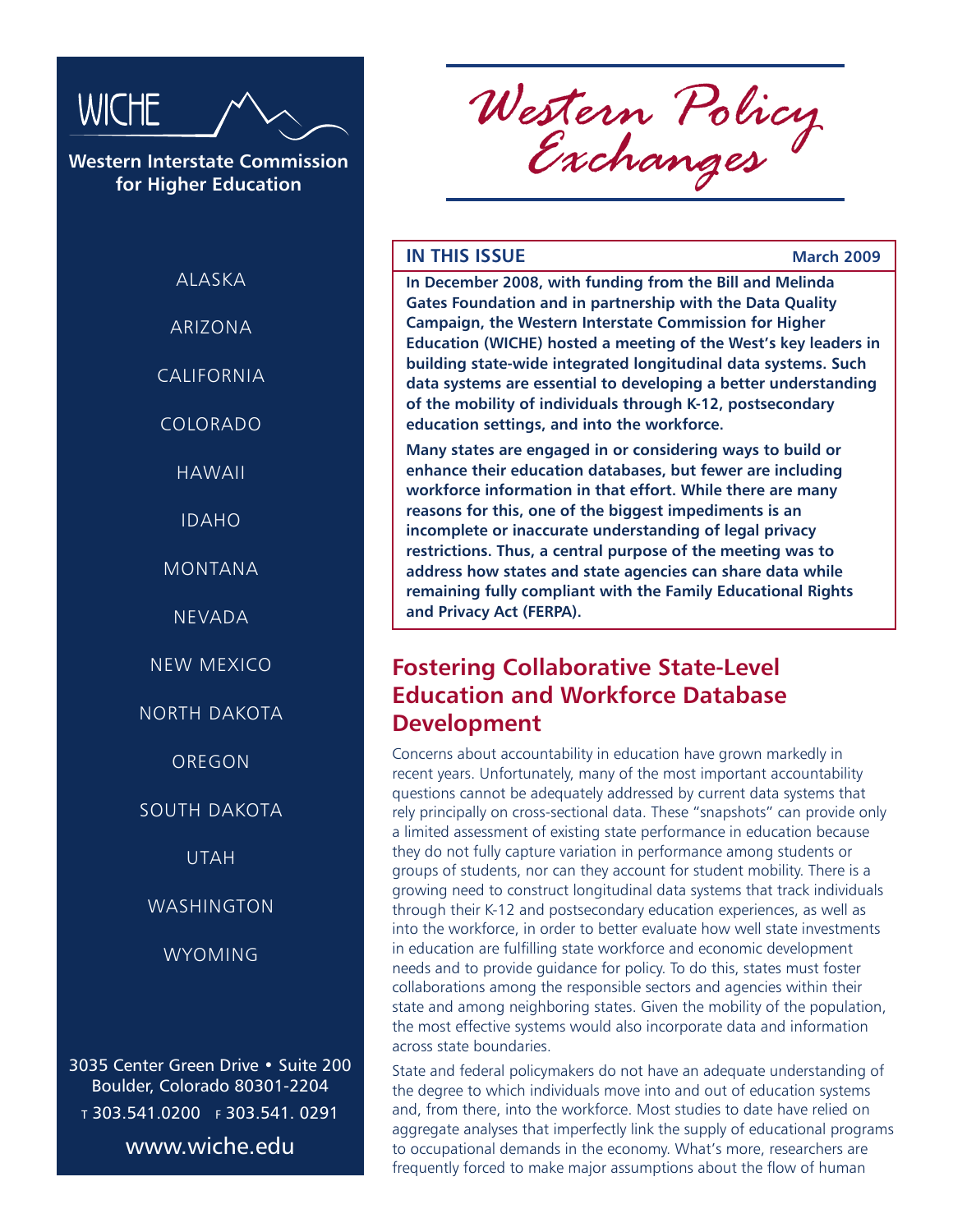# *Western Policy Exchanges*

capital, with an unknown impact on their results. This is not a criticism of such efforts, so much as it is a reflection of the very real limitations of the available data sources.

Accountability demands, along with an environment in which higher education has become the nation's top economic development priority, have made it vital to link all levels of education to workforce data. The capacity to build a better understanding of human capital flows, is growing in importance due to two factors: the global economy and a rapidly diversifying population.

To help its member states address issues surrounding their efforts to construct longitudinal data systems or enhance the capabilities of existing ones, WICHE, in partnership with the Data Quality Campaign (DQC, for more information see their website at www. dataqualitycampaign.org) and with support from the Bill and Melinda Gates Foundation, convened a meeting in Boulder, Colorado in December 2008. Invited to the meeting were officials responsible for the K-12, postsecondary, and workforce data systems from each of WICHE's member states (representatives from 14 states attended). The meeting was intended to spark conversations helping to dispel myths about the legal prohibitions on data sharing, consider ways to surmount political barriers, provide technical assistance, and catalyze further development of longitudinal data systems.

The gathering got underway with a dinner presentation by David Longanecker, WICHE's president, who emphasized the growing need for analyses that rely on longitudinal data, the use of which could lead to more effective policy development. He also cautioned that, too often, data systems are built with great attention to technical details but insufficient attention to the policy needs of the state. Data systems must be built with a clear sense of how they might be used and what questions they could answer. Absent that, data can be misused, often with nonsensical results: to illustrate this point, he exhibited the photo of the welcome sign posted by a small town in the foothills of the Rocky Mountains (Figure 1).

## **A National Overview: Current Efforts**

The "educational pipeline" is a compelling metaphor for conceptualizing the development of human capital, and policy discussions of how to increase flow through it are now common in every state across the nation. Such discussions are fueled in part by more vocal participation on the part of business and civic

leaders, who have increasingly come to recognize the importance of the "supply chain" of educational capital into their companies and their states.

To strengthen that supply chain, and achieve the widely held policy goal of increasing the number of citizens flowing through the educational pipeline and attaining the postsecondary credentials needed for individual prosperity and national economic competitiveness, many states are working to develop integrated student unit record (SUR) databases. Only SUR data can provide a comprehensive understanding of how students move through (and, in too many cases, "leak" out of) the educational pipeline and into the workforce is needed. While postsecondary and K-12 SUR databases have been in existence for over 20 years, only recently have states begun to align their component data elements and share data across agencies. The meeting began by providing an overview of the development work states are currently doing and the progress they have made.

### *K-12 Student Databases*

Aimee Guidera, executive director of the DQC, noted that although each state's P-12 education system is unique, there is a set of 10 essential elements that are critical to any longitudinal data system:

- 1. A unique statewide student identifier that connects student data across key databases and across years.
- 2. Student-level enrollment, demographic, and program participation information.

## **Figure 1. Data Versus Information**

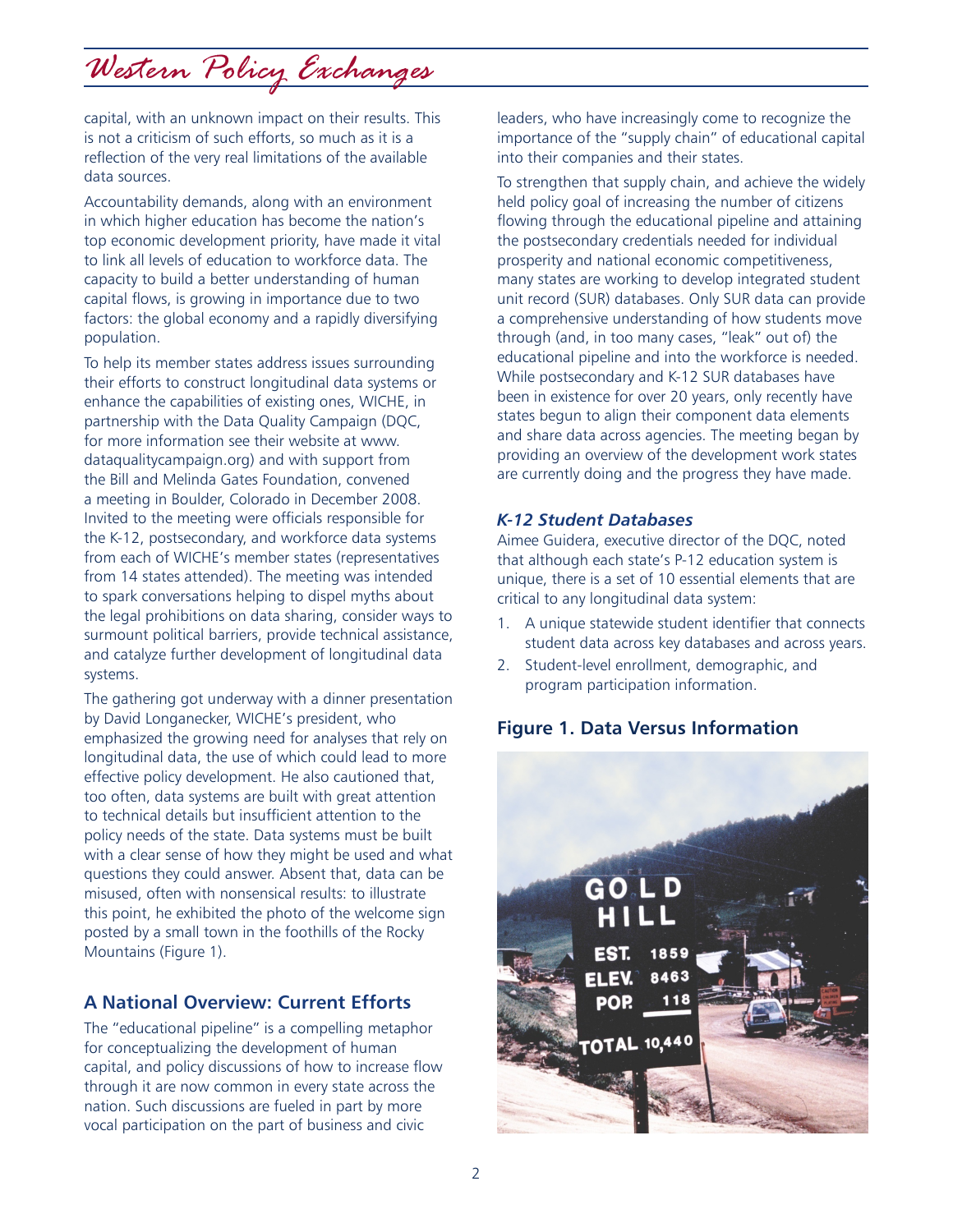- 3. The ability to match individual students' test records from year to year to measure academic growth.
- 4. Information on untested students and the reasons they were not tested.
- 5. A teacher identifier system with the ability to match teachers to students.
- 6. Student-level transcript information, including information on courses completed and grades earned.
- 7. Student-level college readiness test scores.
- 8. Student-level graduation and dropout data.
- 9. The ability to match student records between the P -12 and higher education systems.
- 10. A state data audit system assessing data quality, validity, and reliability.

Since its inception in 2005, the DQC has documented considerable progress in how many of these elements states have incorporated into their data systems. Over the next three years, the DQC is determined to help develop longitudinal data systems that can follow individuals through the P-20 pipeline while ensuring broad yet appropriate access to these data.

### *Postsecondary Databases*

A 2007 paper by Peter Ewell and Marianne Boeke found that 42 of the 50 states have operational SUR databases covering their public postsecondary institutions, which together account for about 81 percent of the nation's total headcount enrollment. These databases share a number of important features: use of multiple databases, institutional coverage, historical data, data detail and periodicity, record identification, and the ability to link to other databases. (For more detailed information or to read the entire report, please visit http://www.nchems.org/c2sp/sur/)

Many states are enhancing their SUR data systems by adding new data elements or additional data capture points, and a significant number of states are finding ways to link their data with external databases. The only substantial area in which little progress has yet been made is in sharing data across state lines.

### **The Regional Perspective: Where Are We Now?**

In the WICHE region, there is considerable variation across SURs with respect to the data elements collected, reports generated, and collaboration efforts among states and stakeholder agencies. Idaho has no SUR database, while Oregon, Washington,

and Wyoming each have two such databases, and California has three. The majority of WICHE states collect transcript-level data. However, only Nevada and New Mexico are currently linking data from their postsecondary database with information from high schools and employment. The community college systems of Oregon and Washington are linking with other databases, but the university systems are not. Figure 2 provides a visual overview of the SUR capacity of the WICHE states. The five core data elements are: sex, race/ethnicity, date of birth, program/major, and degree awarded.

*Western Policy Exchanges*

## **FERPA Update**

Among the largest obstacles to the development of longitudinal data systems are perceived legal prohibitions, especially those based on faulty interpretations of the Family Educational Rights and Privacy Act (FERPA). A lack of common understanding of what is permissible under FERPA, a fear of noncompliance, and widely varying opinions of state attorneys general regarding FERPA have together created a significant barrier to state-level sharing of student data for important and legitimate educational purposes. In addition, FERPA – and the way that it has been administered by the United States Department of Education – has had a significant and chilling effect on the development and implementation of robust longitudinal data systems.

Steve Winnick, senior counsel for EducationCounsel – a law, policy, strategy, and advocacy organization that focuses on education – presented a review of the new United States Department of Education– amended FERPA regulations, dated December 9, 2008, and focused on how these regulations affect state longitudinal data systems (SLDSs). The regulations (or language in their preamble):

- $\blacktriangleright$  Authorize states to re-disclose education records to recipients and for purposes covered in FERPAauthorized disclosures.
- $\blacktriangleright$  Include provisions regarding recordation of redisclosures that facilitate a state's ability to make re-disclosures.
- $\blacktriangleright$  Permit sharing of data between P-12 and postsecondary data systems, but include confusing preamble language that may be read to limit such sharing.
- $\blacktriangleright$  Provide what appears to be a narrow window for state disclosure of education records to research organizations for studies to improve instruction (or to develop or validate assessments or administer student aid programs).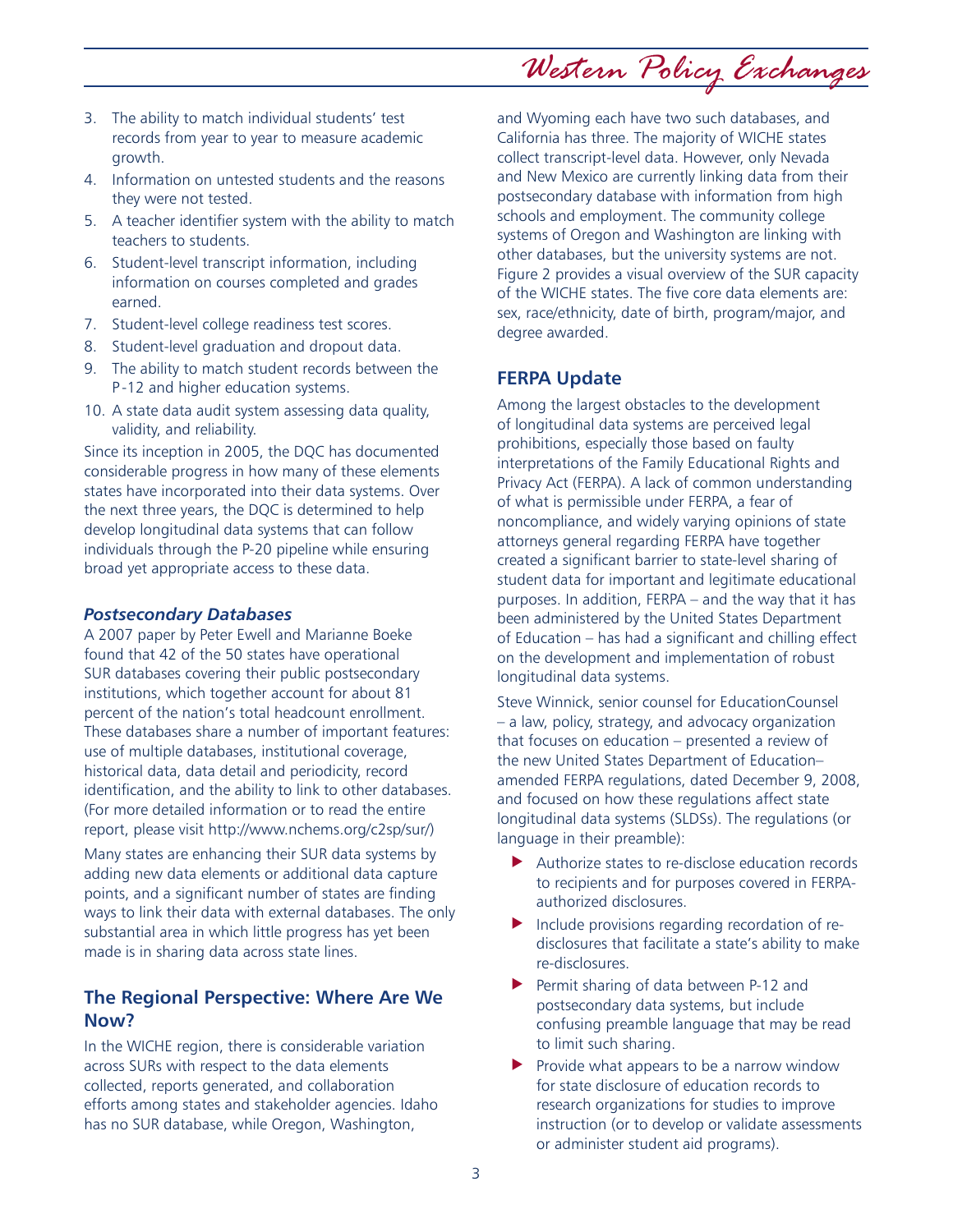*Western Policy Exchanges*

## **Figure 2. Capacity of the WICHE States' Student Unit Databases in 2006**

|                     | Link with    | Link with<br><b>High Schools Employment Elements</b> | 5 Core       | Transcript-<br>level Data |
|---------------------|--------------|------------------------------------------------------|--------------|---------------------------|
| <b>Alaska</b>       |              |                                                      | $\checkmark$ |                           |
| <b>Arizona</b>      |              |                                                      |              |                           |
| <b>California</b>   |              |                                                      |              |                           |
| <b>CC system</b>    |              |                                                      |              |                           |
| <b>UC system</b>    |              |                                                      |              |                           |
| <b>CSU</b> system   |              |                                                      |              |                           |
| <b>Colorado</b>     |              |                                                      |              |                           |
| <b>Hawaii</b>       |              |                                                      | $\checkmark$ |                           |
| <b>Montana</b>      | $\checkmark$ |                                                      | $\checkmark$ |                           |
| <b>Nevada</b>       | $\checkmark$ | $\checkmark$                                         | $\checkmark$ |                           |
| <b>New Mexico</b>   | $\checkmark$ | $\checkmark$                                         |              |                           |
| <b>North Dakota</b> |              |                                                      | $\checkmark$ |                           |
| <b>Oregon</b>       |              |                                                      |              |                           |
| <b>CC system</b>    |              |                                                      |              |                           |
| Univ. system        |              |                                                      |              |                           |
| <b>South Dakota</b> | $\checkmark$ |                                                      | $\checkmark$ | $\checkmark$              |
| <b>Utah</b>         |              |                                                      |              |                           |
| <b>Washington</b>   |              |                                                      |              |                           |
| <b>CC system</b>    |              |                                                      |              |                           |
| HECB**              |              |                                                      |              |                           |
| <b>Wyoming</b>      |              |                                                      |              |                           |
| <b>University</b>   |              |                                                      |              |                           |
| <b>CC system</b>    |              |                                                      |              |                           |

\* Idaho has no known SUR database.

\*\* Higher Education Coordinating Board

Source: Peter Ewell and Marianne Boeke, Critical Connections: Linking States' Unit Record Systems to Track Student Progress (Indianapolis, IN: Lumina Foundation for Education, 2007).

- $\blacktriangleright$  Appear to rule out disclosures of individual education records to a student's former school for evaluation or accountability purposes.
- $\blacktriangleright$  Include flexible guidance on de-identified data.

Winnick indicated that states that wish to develop or sustain robust SLDSs should review state laws and policies, in light of the new FERPA regulations, to strengthen the legal foundations for appropriate sharing of data for evaluation and research purposes.

States also need to review their own privacy laws to ensure they do not create additional constraints beyond FERPA. States should consider enacting laws or regulations, consistent with state policy, to do the following:

- $\blacktriangleright$  Authorize SLDSs to enter agreements for research studies to improve instruction for or on behalf of postsecondary institutions, schools, and local educational agencies.
- $\blacktriangleright$  In the case of states with separate P-12 and postsecondary data systems, authorize each system to receive education records from the other system for purposes of evaluating, auditing, or ensuring compliance with the requirements of state and federal education programs.
- $\blacktriangleright$  Authorize postsecondary institutions and data systems to disclose education records to a student's former school district or secondary school for the purpose of evaluating the education programs of that school district or school. (Winnick indicated that, despite negative language in the regulation preamble on such disclosures – language that is not legally binding – there is a very good legal argument that such disclosures are consistent with FERPA, and enactment of such authority in state law or regulations would strengthen that argument.)

Other steps that states should consider include: developing procedures for recording re-disclosures and transmitting the records upon request to postsecondary institutions, schools, and local educational agencies; developing appropriate standards and a process to determine whether data are de-identified and to code data for research purposes, as needed; and reviewing and, as appropriate, strengthening administrative and electronic safeguards to protect education records against improper disclosures.

One question that came up repeatedly during the meeting was how FERPA might affect the linking of educational data (K-12 and postsecondary) with workforce data. Winnick explained that states that wish to merge educational and workforce data should take steps to ensure consistency with FERPA. Under the FERPA statute, education records may not be disclosed (without written consent by a parent or by a student who is 18 or above or enrolled in postsecondary education) to a workforce agency for the purpose of evaluating or strengthening non-education workforce programs. An amendment to the FERPA statute is needed to permit these disclosures. However, to address these purposes, the workforce agency may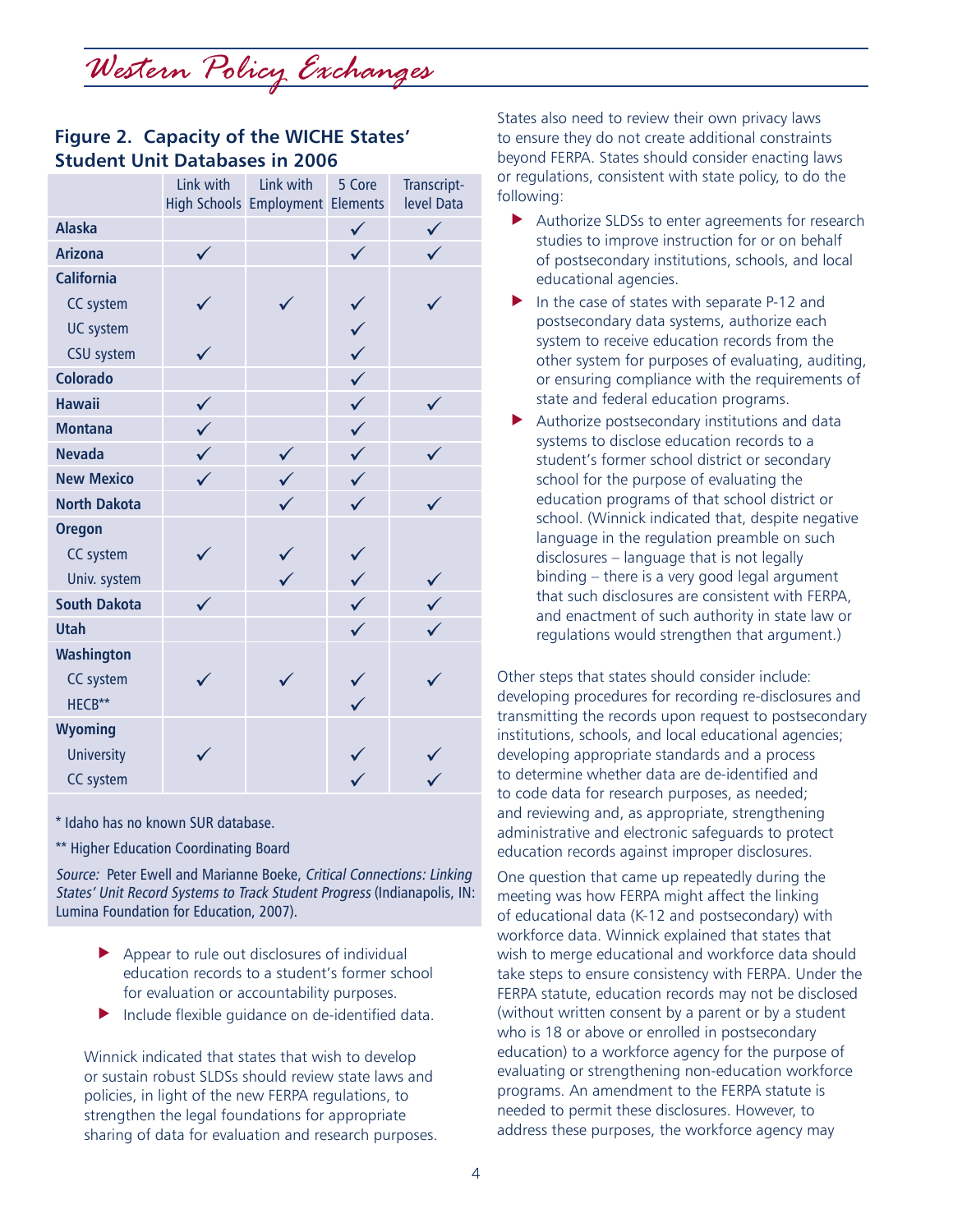*Western Policy Exchanges*

provide records on the individuals it serves to the SLDS to permit the SLDS to link the workforce data with education records. The SLDS can then report aggregate or de-identified data derived from students' education records back to the workforce agency.

Other practical steps to effect data matching between education and workforce agencies were discussed, including having a SLDS employee or contractor supervise the match or detailing a SLDS employee to the workforce agency for this purpose. In addition, Winnick discussed two areas where state law provisions might expand flexibility for at least a limited sharing of workforce and education data under current law:

- $\blacktriangleright$  Designate the workforce agency as an authorized representative of the state education agency for the purpose of receiving education records to evaluate/audit education programs, or provide those records to a contractor of the education agency or workforce agency for that purpose.
- $\blacktriangleright$  For purposes of evaluating education programs, define "education" broadly to include job training programs.

Winnick added that federal law sanctions and supports state longitudinal data systems which are intended to facilitate more effective use of data for improving education and meeting the academic needs of students. Through such systems, states, educators, and researchers should be able to achieve these purposes without violating FERPA. For this to happen, FERPA needs to be interpreted or, as necessary, amended to harmonize these state and federal policies. It should not be unnecessarily interpreted in a rigid manner that in effect thwarts the legitimate use of student data by education agencies to improve education.

Peter Ewell of the National Center for Higher Education Management Systems (NCHEMS) commented that FERPA is primarily concerned with an individual record being abused; but states rarely look at individuals. They are instead using data sets in the aggregate to inform policy decisions. Given this, states and policymakers need to explain more concretely how they use data to alleviate the fear of misuse.

In sum the goal of FERPA is to balance privacy with legitimate research. In many ways FERPA is not the real problem obstructing the building and use of state databases. Rather, the problem relates to resistance to change, system security, relationships, and resources, as well as political factors.

## **Building and Using a Robust System**

Too often, people just want to get on with building a data system without thinking concretely about the particular research and policy questions that such a system might answer. Up-front decisions also need to be made about whether the database will be housed in one system or several. According to Ewell and Hans L'Orange from the State Higher Education Executive Officers (SHEEO), there are a number of fundamental questions that a state must answer before embarking on this journey. As Ewell noted, "States must begin with determining the needs and interests of current and potential stakeholders. This includes careful consideration of the kinds of questions that potential users need to answer."

Furthermore, the system should be developed under legislative authority that authorizes the links between the various database systems but does not specify exactly how these links should be forged. The system also requires secure, unique identifiers and aligned data element definitions and code structures. Finally, a robust system will have accessible, comprehensive, and up-to-date documentation. Ewell added that although a data system needs basic core elements, it should be flexible enough to add new elements at a later date.

### *Process of Developing a System*

The ability to match student records with data on K-12 educational activities and with data on employment is critical. This does not necessitate a single data system containing secondary, postsecondary, and workforce records, but it does require that the systems be able to integrate with each other. Technical interoperability agreements between aligned but separate systems are a critical component. Likewise, the "ownership" of the data needs to be established in order to facilitate integration.

### *Elements of a Robust System*

Ewell and L'Orange presented a model of the elements required to create an integrated education and workforce data system (Figure 3). States must consider which elements will yield the best information and the most useful data and which analyses will help the state create or modify policy to improve education and workforce outcomes. They also need to identify and eliminate policies that are barriers to innovation in the education and workforce sectors.

In addition, Ewell reminded the audience, "We can't forget about mobility – 50 great databases are wonderful, but we need to cross state lines." The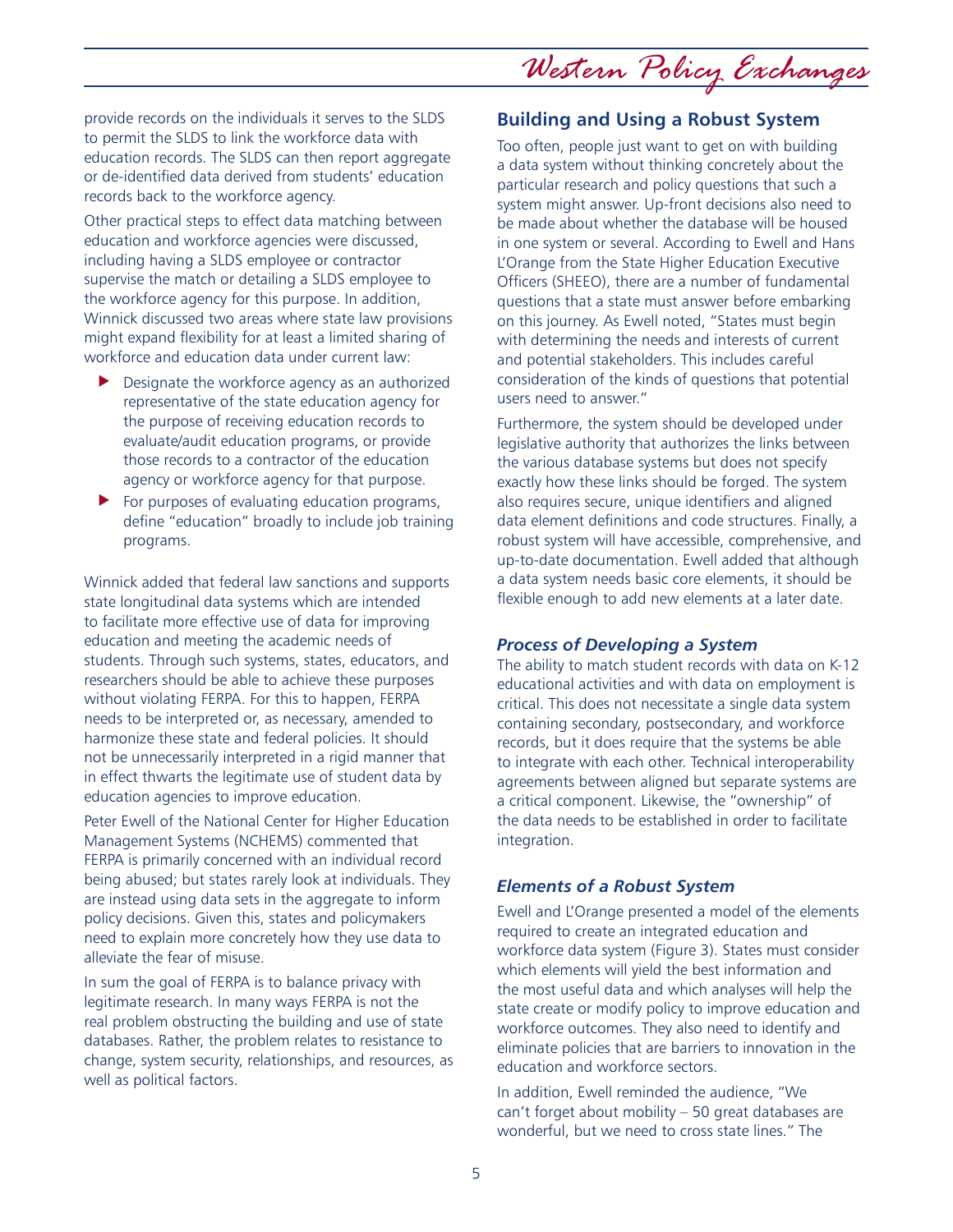## *Western Policy Exchanges*



reality is that students move from state to state, not only within the K-12 arena but for postsecondary purposes and for workforce opportunities as well. The impetus to build robust systems that transcend K-12, postsecondary, and workforce sector boundaries must come from the states themselves. But to do this, states and agencies must work together to ensure that all the players understand the need for such a database system and the multitude of state, regional, and national benefits that it can bring.

## **Examples from Selected States**

Florida is a state that has used education and workforce data together in effective ways. It has an integrated, longitudinal PK-20 education data system, which includes student-level data for public schools, community colleges, career and technical education, adult education, and the state university system. Also included are postschool employment and noneducation system program data.

Washington is another state that has used education and workforce data to answer pertinent policy questions: one example is the 1996 Dislocated Worker Analysis, which asked the question "Should laid-off

workers just go back to work, or does it pay to train for new jobs?" The research found that workers who took classes or training in STEM (science, technology, engineering, or mathematics) had less of a decrease in wages then those who either had no training or training in non-STEM courses. Based on this research, the state has continued to fund training for dislocated workers. Additionally, as part of its Tipping Point Project, Washington found that one year of college credit plus a credential is the "tipping point" for students needing to find career pathways. New policies have increased funding to certain grants and scholarships in Washington to assist low-income students get to the tipping point and beyond.

Florida and Washington have several fundamental factors in common with regard to their databases that account for their success. Both states stress longitudinal data and "just-in-time" reporting for answering key questions related to state, higher education, and workforce development issues. That reporting informs legislative and other policy decisions. Washington's success with the Tipping Point Project and the Dislocated Worker Analysis answered strategic questions for the state using data resources.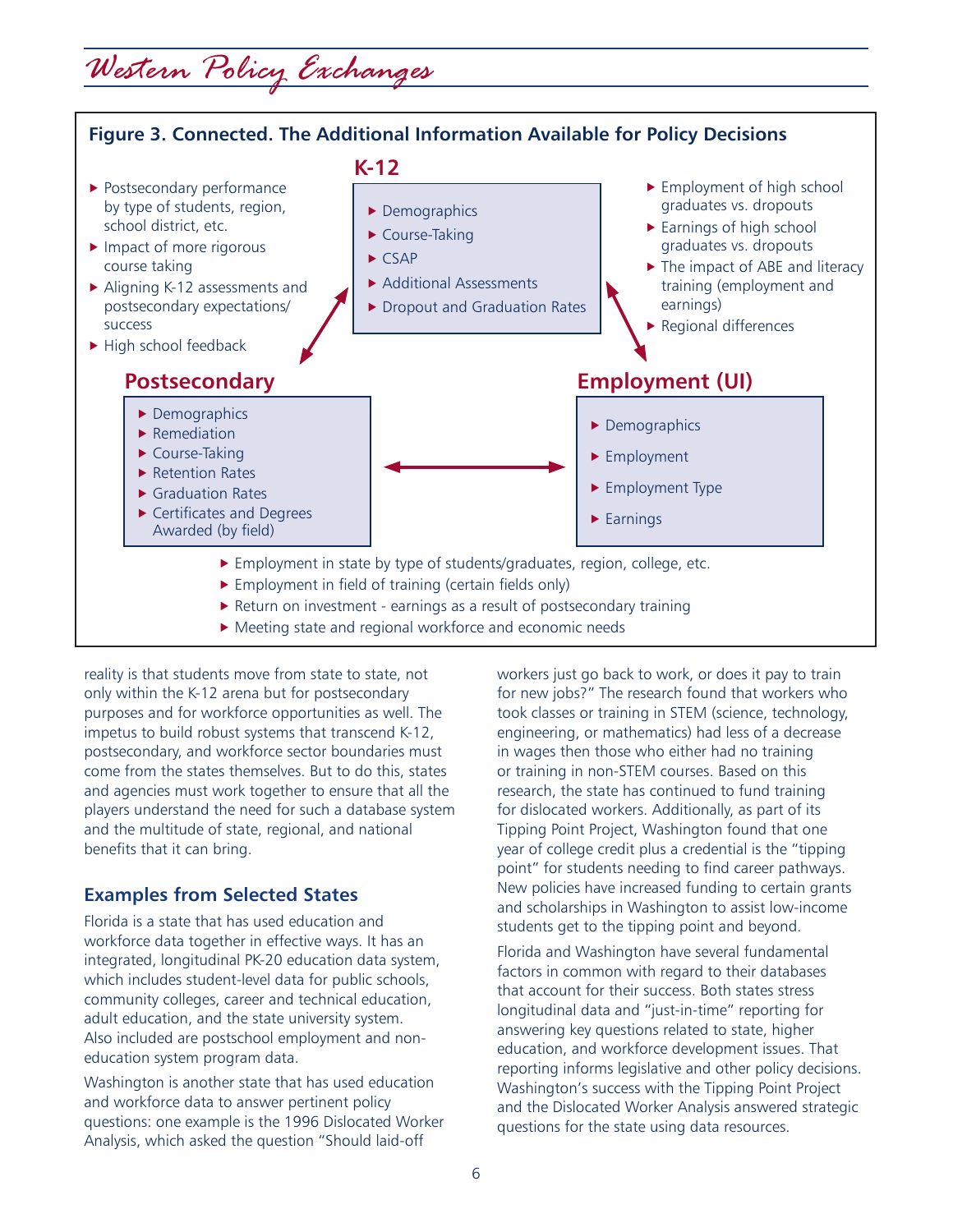*Western Policy Exchanges*

Jeff Sellers, assistant deputy commissioner at the Florida Department of Education, noted that "research using these data can track students through work and education to determine where the leaks in the pipeline are, what can be a predictor of educational success, and what can be a predictor of work success." He added that "the linkage between employment opportunity, economic prosperity, and the educational system – particularly postsecondary education – is critical to the nation's future." This discussion concluded with five important points that will aid states in building, using, and maintaining a robust longitudinal data system:

- $\blacktriangleright$  Make the data meaningful.
- $\blacktriangleright$  Emphasize security.
- $\blacktriangleright$  Use data appropriately.
- $\blacktriangleright$  Remember that in some cases, federal reporting drives data collection.
- $\blacktriangleright$  Keep it (data collection and data reporting) simple.

## **Discussion Themes**

Policymakers must have data to support decisions that will ensure students leave high school prepared for college and work. To meet this need, robust longitudinal data systems must be in place. Discussions throughout the meeting identified some common issues that must be addressed in the process of creating, maintaining, and using such systems.

## *Record Identification*

Several states indicated that record identification was an issue. In some states, the problem is with collecting social security numbers (SSN) in addition to creating a unique identifier. For example, K-12 systems in some states do not collect the SSNs at all. Other states have challenges around creating a key link without using the SSN.

### *FERPA Compliance*

One of the biggest issues discussed at the meeting is how states can comply with FERPA and still share data across various departments. Many states have been able to link higher education data with K-12 data in limited ways but have been unwilling to link workforce data, based on FERPA interpretations. These inconsistent approaches to FERPA compliance cause contradictory policies, frustration, and confusion.

### *Governance Structure*

In some states a major problem is the way higher education record keeping is organized. California, for example, has three postsecondary student unit-record databases, corresponding to its major sectors of higher education, and they tend to work within their own silos. This structure leads to ongoing challenges with data sharing and privacy within postsecondary education, even before an attempt is made to link in data from the K-12 system and workforce information. Thus, the existing structure of data governance will help or hinder the construction of robust data systems and their effective usage.

### *Communication and Trust*

Representatives from New Mexico noted the importance of continuously educating people about their state data system and what it can do. State database leaders need to take the time to work with their own stakeholder communities about the data they collect and maintain and discuss how their data can be shared for the benefit of improved policy and practice. Several participants echoed the fact that communication at multiple levels is critical for success and that communication and trust must also be constantly cultivated.

### *Resources*

Designing, building, and maintaining a sufficiently robust longitudinal data system is not an inexpensive proposition. At the meeting conversations inevitably turned to the challenge that a lack of adequate funding presents. Given the current economic status of our country and proposed budget cuts, states may have to build and maintain data systems with even less money. This emphasizes the importance of working together (across states and within states) in order to keep momentum up. The people needed to maintain and analyze data are frequently the first to be cut when budgets are tight. This is a mistake because data-informed decisions are most needed during difficult periods. Fortunately, the federal stimulus package contains a substantial amount of funding for state longitudinal data systems. But states will need to be thoughtful about their design so that ongoing maintenance costs are affordable after the stimulus money is gone.

#### *Legislation*

According to Winnick, federal law supports robust state data systems, but FERPA has